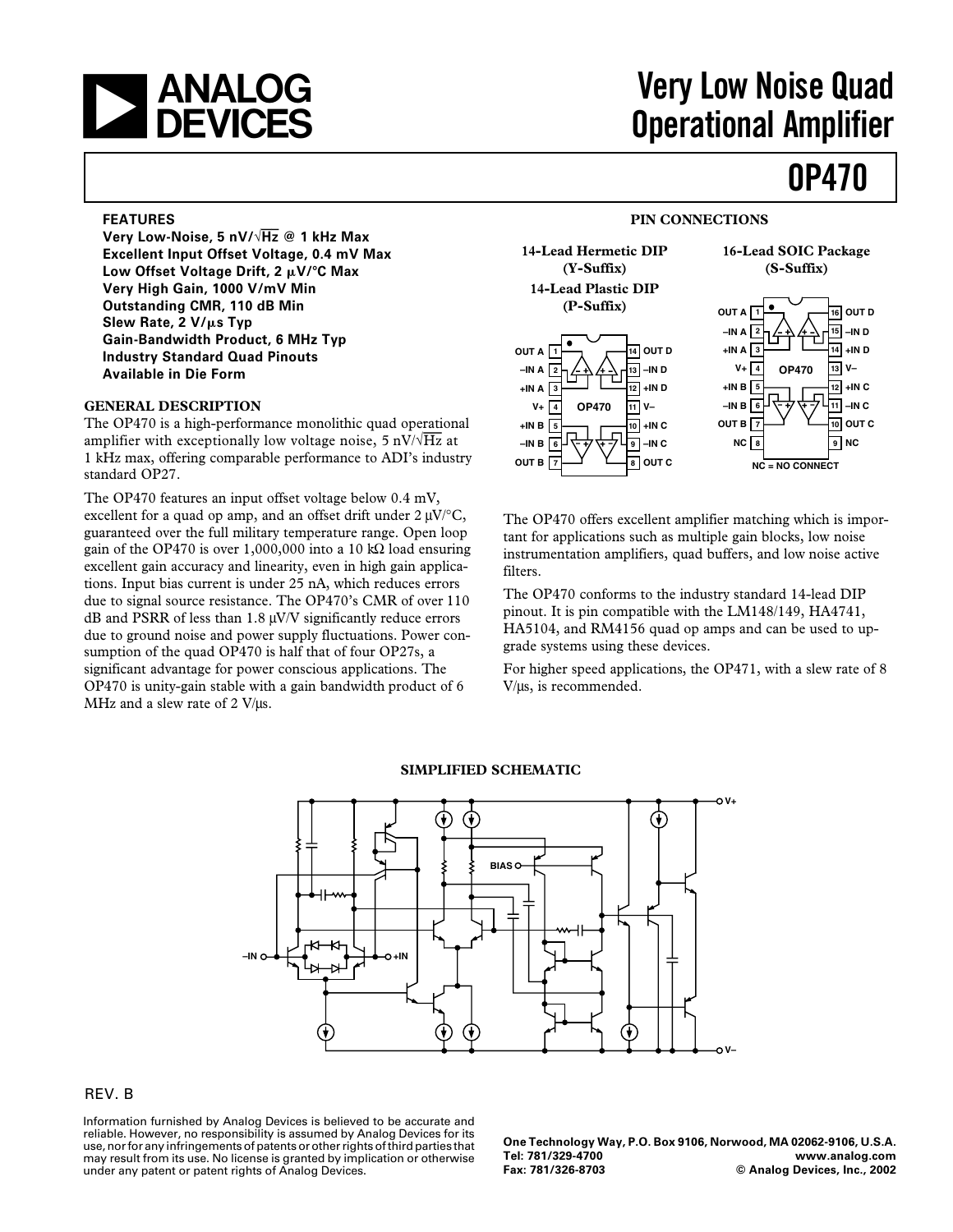### **OP470–SPECIFICATIONS ELECTRICAL CHARACTERISTICS** (at  $V_s = \pm 15$  V,  $T_A = 25^{\circ}$ C, unless otherwise noted.)

|                                              |                         |                                                                    | OP470A/E    |                   | <b>OP470F</b>     |             |                   | <b>OP470G</b>     |             |                      |                   |               |
|----------------------------------------------|-------------------------|--------------------------------------------------------------------|-------------|-------------------|-------------------|-------------|-------------------|-------------------|-------------|----------------------|-------------------|---------------|
| Parameter                                    | Symbol                  | <b>Conditions</b>                                                  |             |                   | Min Typ Max       |             |                   | Min Typ Max       |             |                      | Min Typ Max       | Unit          |
| <b>INPUT OFFSET</b><br><b>VOLTAGE</b>        | $V_{OS}$                |                                                                    |             | 0.1               | 0.4               |             | 0.2               | 0.8               |             | $0.4\,$              | 1.0               | mV            |
| <b>INPUT OFFSET</b><br><b>CURRENT</b>        | $I_{OS}$                | $V_{CM} = 0 V$                                                     |             | 3                 | 10                |             | 6                 | 20                |             | 12                   | 30                | nA            |
| <b>INPUT BIAS</b><br><b>CURRENT</b>          | $I_{B}$                 | $V_{CM} = 0 V$                                                     |             | 6                 | 25                |             | 15                | 50                |             | 25                   | 60                | nA            |
| <b>INPUT NOISE</b><br><b>VOLTAGE</b>         | $e_{np-p}$              | 0.1 Hz to 10 Hz<br>(Note 1)                                        |             | 80                | 200               |             | 80                | 200               |             | 80                   | 200               | $nVp-p$       |
| <b>INPUT NOISE</b><br><b>Voltage Density</b> | $\mathbf{e}_\mathrm{n}$ | $f_{O} = 10$ Hz<br>$f_{O} = 100$ Hz<br>$f_{O} = 1$ kHz<br>(Note 2) |             | 3.8<br>3.3<br>3.2 | 6.5<br>5.5<br>5.0 |             | 3.8<br>3.3<br>3.2 | 6.5<br>5.5<br>5.0 |             | 3.8<br>3.3<br>3.2    | 6.5<br>5.5<br>5.0 | $nV\sqrt{Hz}$ |
| <b>INPUT NOISE</b><br><b>Current Density</b> | $i_{n}$                 | $f_{O}$ = 10 Hz<br>$f_{O} = 100$ Hz<br>$f_{O} = 1$ kHz             |             | 1.7<br>0.7<br>0.4 |                   |             | 1.7<br>0.7<br>0.4 |                   |             | 1.7<br>07<br>$0.4\,$ |                   | $pA\sqrt{Hz}$ |
| LARGE-SIGNAL<br>Voltage Gain                 | $A_{VO}$                | $V = \pm 10 V$<br>$R_L = 10 k\Omega$<br>$R_L = 2 k\Omega$          | 1000<br>500 | 2300<br>1200      |                   | 800<br>400  | 1700<br>900       |                   | 800<br>400  | 1700<br>900          |                   | V/mV          |
| <b>INPUT VOLTAGE</b><br><b>RANGE</b>         | <b>IVR</b>              | (Note 3)                                                           | ±11         | ±12               |                   | $±11$ $±12$ |                   |                   | $±11$ $±12$ |                      |                   | V             |
| <b>OUTPUT VOLTAGE</b><br><b>SWING</b>        | $V_{O}$                 | $R_L \geq 2 k\Omega$                                               | ±12         | ±13               |                   | $±12$ $±13$ |                   |                   |             | $±12$ $±13$          |                   | V             |
| COMMON-MODE<br><b>REJECTION</b>              | CMR                     | $V_{CM} = \pm 11$ V                                                | 110         | 125               |                   | 100         | 120               |                   | 100         | 120                  |                   | dB            |
| POWER SUPPLY<br>REJECTION RATIO              | <b>PSRR</b>             | $V_s = \pm 4.5$ V to $\pm 18$ V                                    |             | 0.56 1.8          |                   |             | 1.0               | 5.6               |             | 1.0                  | 5.6               | $\mu V/V$     |
| <b>SLEW RATE</b>                             | <b>SR</b>               |                                                                    | 1.4         | 2                 |                   | 1.4         | 2                 |                   | 1.4         | 2                    |                   | $V/\mu s$     |
| SUPPLY CURRENT<br>(All Amplifiers)           | $I_{SY}$                | No Load                                                            |             | 9                 | 11                |             | 9                 | 11                |             | 9                    | 11                | mA            |
| <b>GAIN BANDWIDTH</b><br>PRODUCT             | $\mbox{GBW}$            | $A_V = 10$                                                         |             | 6                 |                   |             | 6                 |                   |             | 6                    |                   | MHz           |
| <b>CHANNEL</b><br><b>SEPARATION</b>          | CS                      | $V_O = 20 V_{p-p}$<br>$f_0 = 10$ Hz (Note 1)                       | 125         | 155               |                   | 125 155     |                   |                   | 125 155     |                      |                   | dB            |
| <b>INPUT</b><br>CAPACITANCE                  | $C_{IN}$                |                                                                    |             | 2                 |                   |             | 2                 |                   |             | 2                    |                   | pF            |
| <b>INPUT RESISTANCE</b><br>Differential-Mode | $R_{IN}$                |                                                                    |             | 0.4               |                   |             | $0.4\,$           |                   |             | 0.4                  |                   | $M\Omega$     |
| <b>INPUT RESISTANCE</b><br>Common-Mode       | $R_{INCM}$              |                                                                    |             | 11                |                   |             | 11                |                   |             | 11                   |                   | $G\Omega$     |
| <b>SETTLING TIME</b>                         | $t_{S}$                 | $A_V = 1$<br>to $0.1%$<br>to 0.01 %                                |             | 5.5<br>6.0        |                   |             | 5.5<br>6.0        |                   |             | 5.5<br>6.0           |                   | $\mu s$       |

NOTES

<sup>1</sup>Guaranteed but not 100% tested

2 Sample tested

<sup>3</sup>Guaranteed by CMR test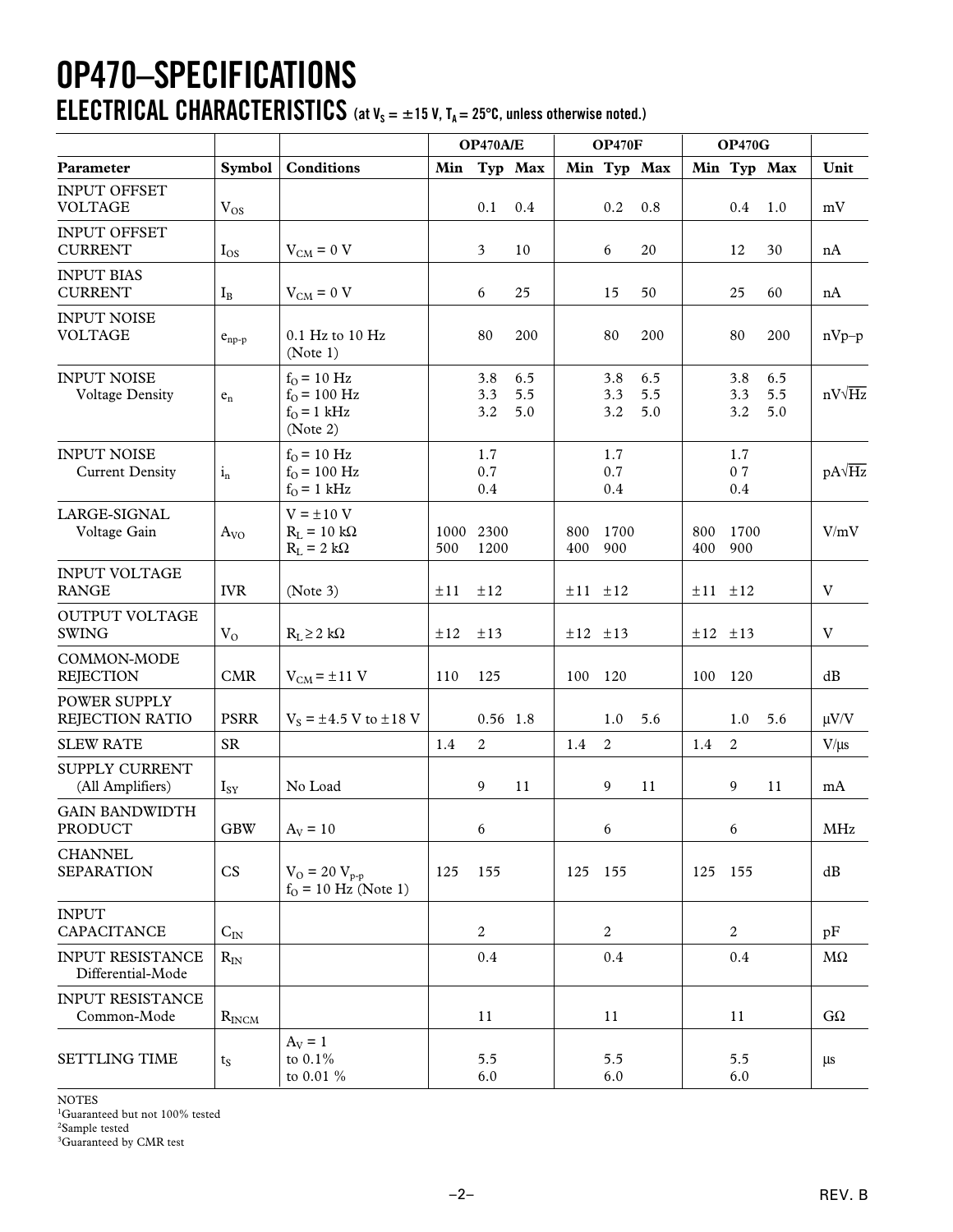### **ELECTRICAL CHARACTERISTICS** (at  $V_s = ±15$  V,  $-55^{\circ}C ≤ T_A ≤ 125^{\circ}C$  for 0P470A, unless otherwise noted.)

|                                              |               |                                                             | <b>OP470A</b> |             |     |            |
|----------------------------------------------|---------------|-------------------------------------------------------------|---------------|-------------|-----|------------|
| Parameter                                    | <b>Symbol</b> | <b>Conditions</b>                                           | Min           | Typ         | Max | Unit       |
| <b>INPUT OFFSET VOLTAGE</b>                  | $V_{OS}$      |                                                             |               | 0.14        | 0.6 | mV         |
| <b>AVERAGE INPUT</b><br>Offset Voltage Drift | $TCV_{OS}$    |                                                             |               | 0.4         | 2   | $\mu$ V/°C |
| <b>INPUT OFFSET CURRENT</b>                  | $I_{OS}$      | $V_{CM} = 0 V$                                              |               | 5           | 20  | nA         |
| <b>INPUT BIAS CURRENT</b>                    | $I_{\rm B}$   | $V_{CM} = 0 V$                                              |               | 15          | 20  | nA         |
| LARGE-SIGNAL<br>Voltage Gain                 | $A_{VO}$      | $V_O = \pm 10$ V<br>$R_I = 10 k\Omega$<br>$R_I = 2 k\Omega$ | 750<br>400    | 1600<br>800 |     | V/mV       |
| <b>INPUT VOLTAGE RANGE*</b>                  | <b>IVR</b>    |                                                             | ±11           | ±12         |     | V          |
| <b>OUTPUT VOLTAGE SWING</b>                  | $V_{O}$       | $R_L \geq 2 k\Omega$                                        | ±12           | $\pm 13$    |     | V          |
| COMMON-MODE<br><b>REJECTION</b>              | <b>CMR</b>    | $V_{CM}$ = $\pm$ 11 V                                       | 100           | 120         |     | dB         |
| POWER SUPPLY<br>REJECTION RATIO              | <b>PSRR</b>   | $V_s = \pm 4.5$ V to $\pm 18$ V                             |               | 1.0         | 5.6 | $\mu$ V/V  |
| <b>SUPPLY CURRENT</b><br>(All Amplifiers)    | $I_{SY}$      | No Load                                                     |               | 9.2         | 11  | mA         |

NOTE

\*Guaranteed by CMR test

## $\mathbf{ELECTRICAL}$   $\mathbf{CHARACTERISTICS}$  (at  $V_S = ±15$  V,  $-25^{\circ}\text{C} ≤ T_A ≤ 85^{\circ}\text{C}$  for 0P470EF,  $-40^{\circ}\text{C} ≤ T_A ≤ 85^{\circ}\text{C}$  for 0P470G,

|                                              |               |                                                             | <b>OP470E</b> |                  | <b>OP470F</b> |             |                | OP470G      |                   |             |             |            |
|----------------------------------------------|---------------|-------------------------------------------------------------|---------------|------------------|---------------|-------------|----------------|-------------|-------------------|-------------|-------------|------------|
| Parameter                                    | <b>Symbol</b> | <b>Conditions</b>                                           | Min           |                  | Typ Max       |             |                | Min Typ Max |                   |             | Min Typ Max | Unit       |
| <b>INPUT OFFSET</b><br><b>VOLTAGE</b>        | $V_{OS}$      |                                                             |               | $0.12 \quad 0.5$ |               |             | $0.24$ 1.0     |             |                   | 0.5         | 1.5         | mV         |
| <b>AVERAGE INPUT</b><br>Offset Voltage Drift | $TCV_{OS}$    |                                                             |               | $0.4 \quad 2$    |               |             | $0.6 \quad 4$  |             |                   | 2           |             | $\mu$ V/°C |
| <b>INPUT OFFSET</b><br><b>CURRENT</b>        | $I_{OS}$      | $V_{CM} = 0 V$                                              |               | $\overline{4}$   | 20            |             | $\overline{7}$ | 40          |                   | 20          | 50          | nA         |
| <b>INPUT BIAS</b><br><b>CURRENT</b>          | $I_{B}$       | $V_{CM} = 0 V$                                              |               | 11               | 50            |             | 20             | 70          |                   | 40          | 75          | nA         |
| LARGE-SIGNAL<br>Voltage Gain                 | $A_{VO}$      | $V_O = \pm 10$ V<br>$R_L = 10 k\Omega$<br>$R_L = 2 k\Omega$ | 800<br>400    | 1800<br>900      |               | 600<br>300  | 1400<br>700    |             | 600<br>300        | 1500<br>800 |             | V/mV       |
| <b>INPUT VOLTAGE</b><br>RANGE*               | <b>IVR</b>    |                                                             | ±11           | ±12              |               | $±11$ $±12$ |                |             | $\pm 11$ $\pm 12$ |             |             | V          |
| <b>OUTPUT VOLTAGE</b><br><b>SWING</b>        | $V_{O}$       | $R_L \geq 2 k\Omega$                                        | ±12           | ±13              |               | $±12$ $±13$ |                |             | $±12$ $±13$       |             |             | V          |
| COMMON-MODE<br><b>REJECTION</b>              | <b>CMR</b>    | $V_{CM} = \pm 11$ V                                         | 100           | 120              |               | 90          | 115            |             | 90                | 110         |             | dB         |
| POWER SUPPLY<br><b>REJECTION RATIO</b>       | <b>PSRR</b>   | $V_S = \pm 4.5$ V to $\pm 18$ V                             |               | 0.7              | 5.6           |             | 1.8            | 10          |                   | 1.8         | 10          | $\mu V/V$  |
| <b>SUPPLY CURRENT</b><br>(All Amplifiers)    | $I_{SY}$      | No Load                                                     |               | 9.2              | 11            |             | 9.2            | -11         |                   | 9.3         | -11         | mA         |

NOTE

\*Guaranteed by CMR test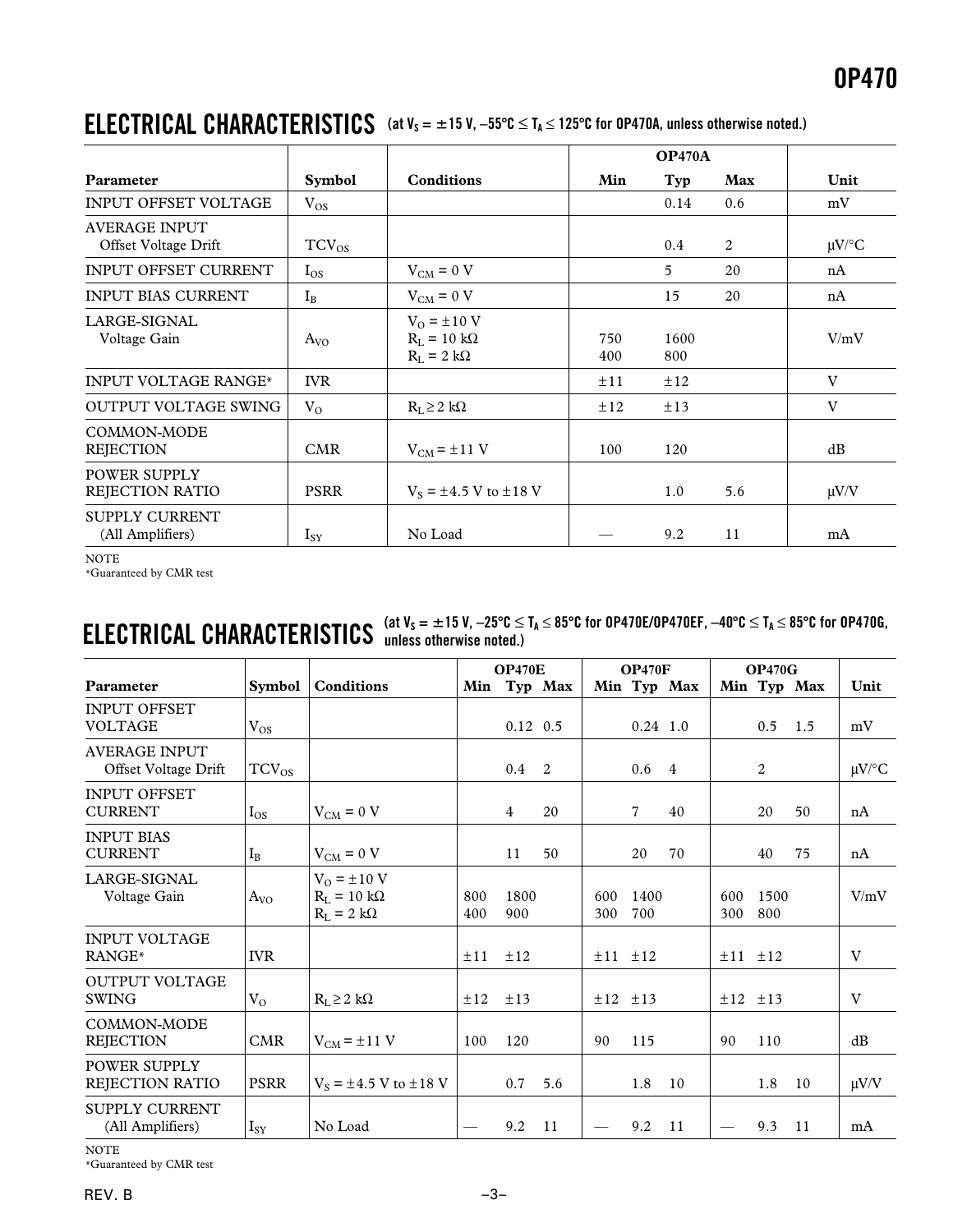# **OP470–SPECIFICATIONS**

#### $\text{WAFER TEST LIMITS}$  (at V<sub>s</sub>  $=$   $\pm$  15 V, 25°C, unless otherwise noted.)

| Parameter                                 | <b>Symbol</b> | <b>Conditions</b>                                           | OP470GBC<br>Limit | Unit          |
|-------------------------------------------|---------------|-------------------------------------------------------------|-------------------|---------------|
| <b>INPUT OFFSET VOLTAGE</b>               | $V_{OS}$      |                                                             | 0.8               | mV Max        |
| <b>INPUT OFFSET CURRENT</b>               | $I_{OS}$      | $V_{CM} = 0 V$                                              | 20                | nA Max        |
| <b>INPUT BIAS CURRENT</b>                 | $I_{B}$       | $V_{CM} = 0 V$                                              | 50                | nA Min        |
| LARGE-SIGNAL<br>Voltage Gain              | $A_{VO}$      | $V_0 = \pm 10$ V<br>$R_L = 10 k\Omega$<br>$R_L = 2 k\Omega$ | 800<br>400        | V/mV Min      |
| <b>INPUT VOLTAGE RANGE*</b>               | <b>IVR</b>    |                                                             | ±11               | V Min         |
| <b>OUTPUT VOLTAGE SWING</b>               | $V_{O}$       | $R_{I} \geq 2 k\Omega$                                      | ±12               | V Min         |
| COMMON-MODE<br><b>REJECTION</b>           | <b>CMR</b>    | $V_{CM}$ = $\pm$ 11 V                                       | 100               | dB            |
| POWER SUPPLY<br>REJECTION RATIO           | <b>PSRR</b>   | $V_s = \pm 4.5$ V to $\pm 18$ V                             | 5.6               | $\mu$ V/V Max |
| <b>SUPPLY CURRENT</b><br>(All Amplifiers) | $I_{SY}$      | No Load                                                     | 11                | mA Max        |

NOTE

\*Guaranteed by CMR test

Electrical tests are performed at wafer probe to the limits shown. Due to variations in assembly methods and normal yield loss, yield after packaging is not guaranteed for standard product dice. Consult factory to negotiate specifications based on dice lot qualification through sample lot assembly and testing.